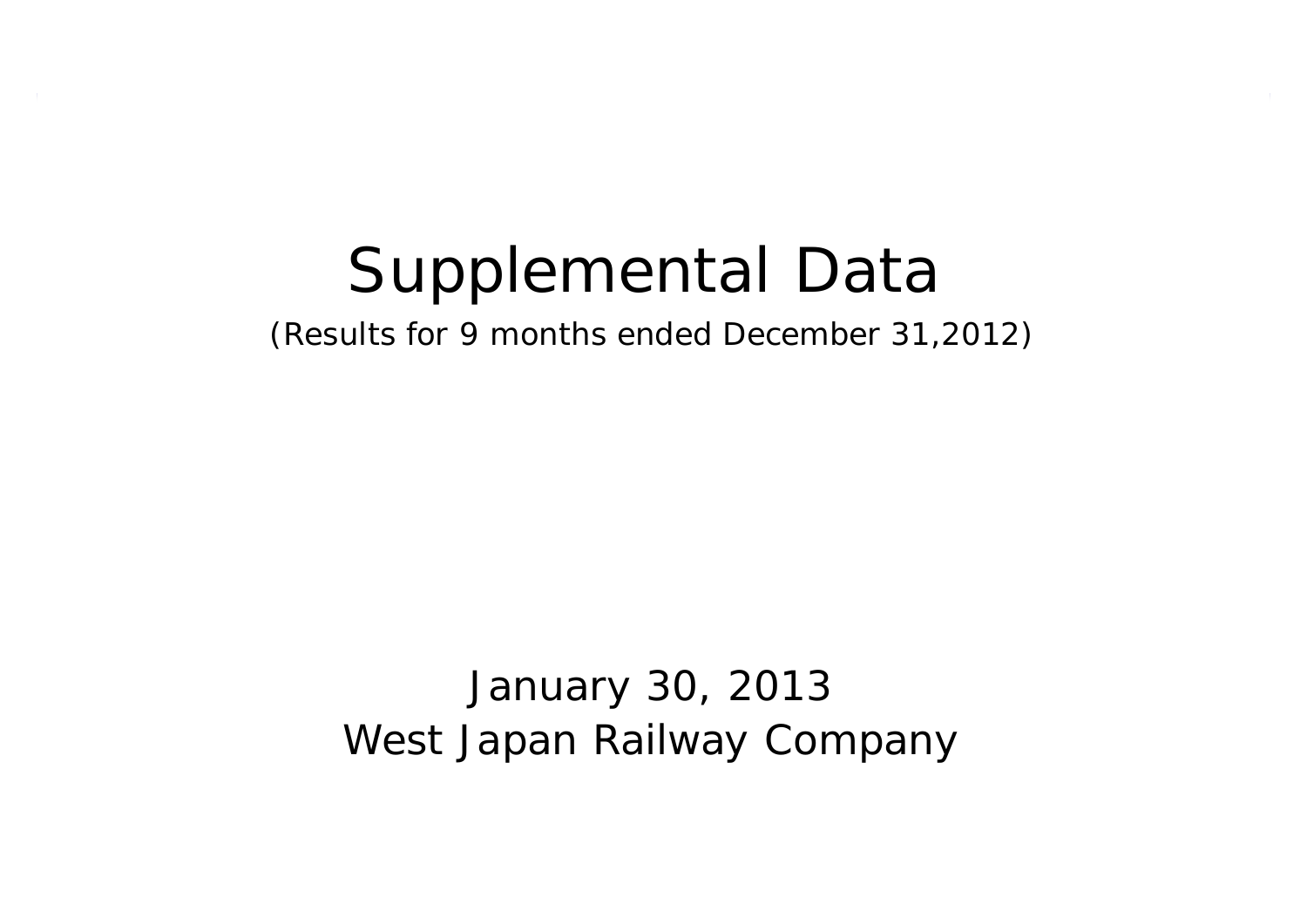

|                                |                   |                                 |                         |                |                       |                           |                         | ¥ Billions |
|--------------------------------|-------------------|---------------------------------|-------------------------|----------------|-----------------------|---------------------------|-------------------------|------------|
|                                | 9 months<br>ended | 9 months<br><b>YOY</b><br>ended |                         | <b>Results</b> | Forecasts<br>FY2013/3 | <b>YOY</b>                |                         |            |
|                                | Dec 31, 2011      | Dec 31, 2012                    | Increase/<br>(Decrease) | $\%$           | FY2012/3              | As of Jan 30 <sup>*</sup> | Increase/<br>(Decrease) | $\%$       |
|                                | A                 | $\mathsf B$                     | $B-A$                   | $1-B/A$        | $\mathsf C$           | D                         | $D-C$                   | $1-D/C$    |
| Consolidated                   |                   |                                 |                         |                |                       |                           |                         |            |
| <b>Operating Revenues</b>      | 960.1             | 971.0                           | 10.8                    | 1.1            | 1,287.6               | 1,289.0                   | 1.3                     | 0.1        |
| Operating Income               | 100.2             | 115.7                           | 15.5                    | 15.5           | 109.7                 | 121.0                     | 11.2                    | 10.2       |
| <b>Recurring Profit</b>        | 77.0              | 94.9                            | 17.8                    | 23.2           | 82.4                  | 96.0                      | 13.5                    | 16.4       |
| Net Income                     | 30.0              | 58.3                            | 28.2                    | 94.1           | 29.4                  | 56.0                      | 26.5                    | 89.9       |
| Non-Consolidated               |                   |                                 |                         |                |                       |                           |                         |            |
| <b>Operating Revenues</b>      | 649.0             | 658.4                           | 9.4                     | 1.4            | 862.1                 | 863.5                     | 1.3                     | 0.2        |
| <b>Transportation Revenues</b> | 573.9             | 583.0                           | 9.1                     | 1.6            | 758.7                 | 765.0                     | 6.2                     | 0.8        |
| <b>Operating Expenses</b>      | 562.3             | 560.9                           | (1.4)                   | (0.3)          | 772.8                 | 764.5                     | (8.3)                   | (1.1)      |
| Personnel costs                | 178.5             | 174.7                           | (3.7)                   | (2.1)          | 237.9                 | 233.0                     | (4.9)                   | (2.1)      |
| Non personnel costs            | 237.3             | 242.7                           | 5.4                     | 2.3            | 339.5                 | 341.5                     | 1.9                     | 0.6        |
| Energy costs                   | 26.9              | 27.9                            | 1.0                     | 3.7            | 36.2                  | 38.0                      | 1.7                     | 4.9        |
| Maintenance costs              | 87.5              | 91.4                            | 3.8                     | 4.4            | 133.3                 | 134.5                     | 1.1                     | 0.8        |
| Miscellaneous costs            | 122.7             | 123.3                           | 0.5                     | 0.4            | 169.9                 | 169.0                     | (0.9)                   | (0.6)      |
| Depreciation                   | 103.5             | 99.6                            | (3.8)                   | (3.7)          | 140.7                 | 134.5                     | (6.2)                   | (4.5)      |
| Operating Income               | 86.6              | 97.5                            | 10.8                    | 12.5           | 89.2                  | 99.0                      | 9.7                     | 10.9       |
| Recurring Profit               | 64.5              | 76.3                            | 11.8                    | 18.4           | 62.8                  | 74.5                      | 11.6                    | 18.5       |
| Net Income                     | 24.2              | 42.9                            | 18.6                    | 76.9           | 22.1                  | 41.0                      | 18.8                    | 85.0       |

Note: Figures in bracket ( ) are negative values.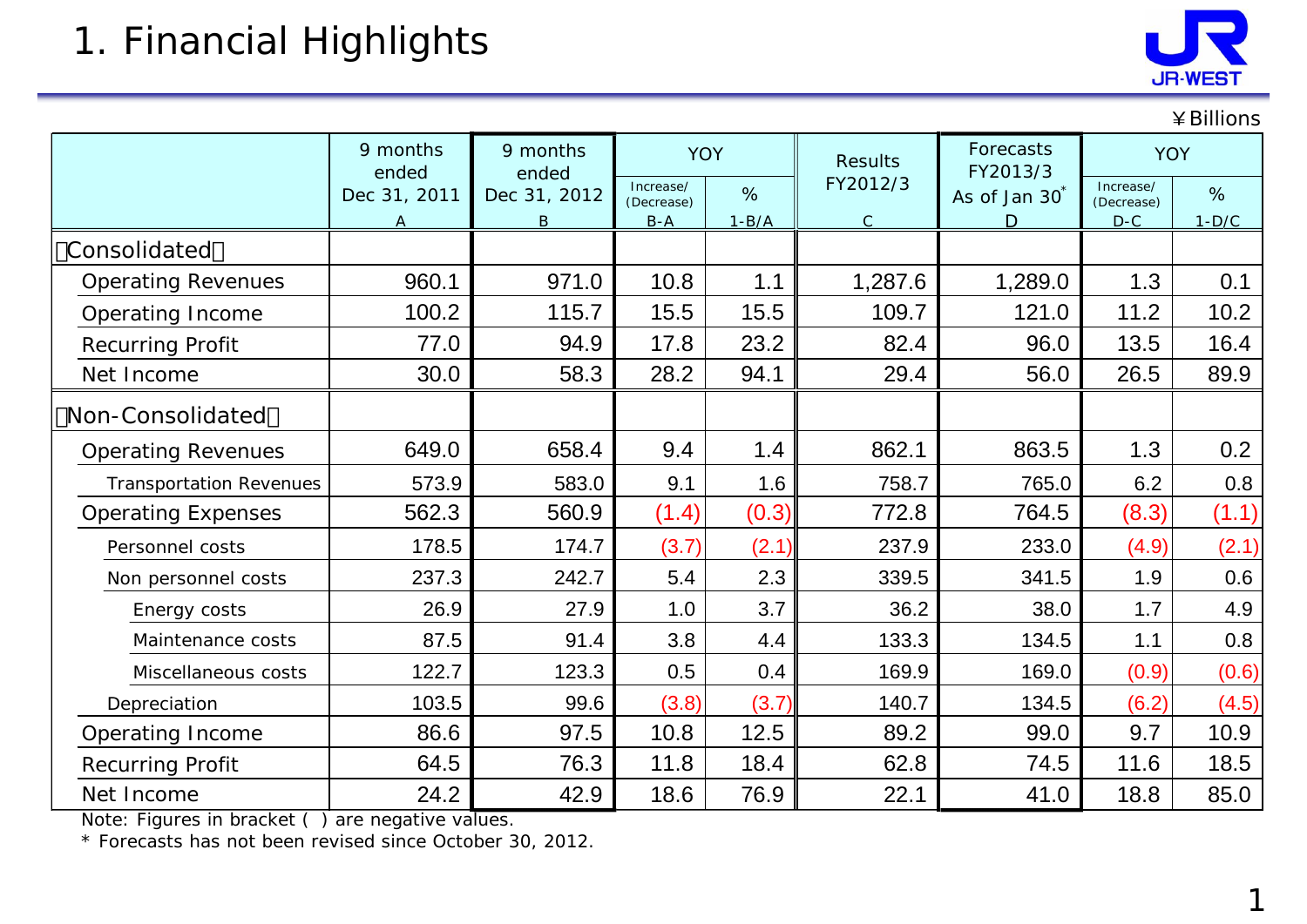## 2. Non-Consolidated Financial Results and Forecasts



|                                        |                   |                   |                         |         |              |                           |                         | $4$ Billions |
|----------------------------------------|-------------------|-------------------|-------------------------|---------|--------------|---------------------------|-------------------------|--------------|
|                                        | 9 months<br>ended | 9 months<br>ended | <b>YOY</b>              |         | Results      | Forecasts<br>FY2013/3     | <b>YOY</b>              |              |
|                                        | Dec 31, 2011      | Dec 31, 2012      | Increase/<br>(Decrease) | %       | FY2012/3     | As of Jan 30 <sup>*</sup> | Increase/<br>(Decrease) | %            |
|                                        | $\mathsf{A}$      | $\mathsf B$       | $B-A$                   | $1-B/A$ | $\mathsf{C}$ | D                         | $D-C$                   | $1-D/C$      |
| <b>Operating Revenues</b>              | 649.0             | 658.4             | 9.4                     | 1.4     | 862.1        | 863.5                     | 1.3                     | 0.2          |
| Transportation revenues                | 573.9             | 583.0             | 9.1                     | 1.6     | 758.7        | 765.0                     | 6.2                     | 0.8          |
| Other                                  | 75.1              | 75.3              | 0.2                     | 0.4     | 103.4        | 98.5                      | (4.9)                   | (4.8)        |
| <b>Operating Expenses</b>              | 562.3             | 560.9             | (1.4)                   | (0.3)   | 772.8        | 764.5                     | (8.3)                   | (1.1)        |
| Personnel costs                        | 178.5             | 174.7             | (3.7)                   | (2.1)   | 237.9        | 233.0                     | (4.9)                   | (2.1)        |
| Non personnel costs                    | 237.3             | 242.7             | 5.4                     | 2.3     | 339.5        | 341.5                     | 1.9                     | 0.6          |
| Energy costs                           | 26.9              | 27.9              | 1.0                     | 3.7     | 36.2         | 38.0                      | 1.7                     | 4.9          |
| Maintenance costs                      | 87.5              | 91.4              | 3.8                     | 4.4     | 133.3        | 134.5                     | 1.1                     | 0.8          |
| Miscellaneous costs                    | 122.7             | 123.3             | 0.5                     | 0.4     | 169.9        | 169.0                     | (0.9)                   | (0.6)        |
| Rental payments, etc.                  | 17.7              | 17.7              | (0.0)                   | (0.4)   | 23.6         | 23.5                      | (0.1)                   | (0.5)        |
| Taxes                                  | 25.1              | 25.9              | 0.8                     | 3.3     | 30.9         | 32.0                      | 1.0                     | 3.4          |
| Depreciation                           | 103.5             | 99.6              | (3.8)                   | (3.7)   | 140.7        | 134.5                     | (6.2)                   | (4.5)        |
| Operating Income                       | 86.6              | 97.5              | 10.8                    | 12.5    | 89.2         | 99.0                      | 9.7                     | 10.9         |
| Non-operating revenues                 | (22.1)            | (21.1)            | 1.0                     | (4.7)   | (26.4)       | (24.5)                    | 1.9                     |              |
| and expenses<br>Non-operating revenues | 2.6               | 2.2               | (0.4)                   |         | 7.1          | 6.5                       | (0.6)                   | (7.2)        |
| Non-operating expenses                 | 24.8              | 23.3              | (1.4)                   |         | 33.5         | 31.0                      | (2.5)                   |              |
|                                        |                   |                   |                         |         |              |                           |                         |              |
| <b>Recurring Profit</b>                | 64.5              | 76.3              | 11.8                    | 18.4    | 62.8         | 74.5                      | 11.6                    | 18.5         |
| <b>Extraordinary profit</b>            |                   |                   |                         |         |              |                           |                         |              |
| and loss, net                          | (1.9)             | 2.3               | 4.2                     |         | (1.7)        | 1.5                       | 3.2                     |              |
| Extraordinary profit                   | 11.7              | 27.8              | 16.0                    |         | 23.1         |                           |                         |              |
| <b>Extraordinary loss</b>              | 13.7              | 25.4              | 11.7                    |         | 24.8         |                           |                         |              |
| Net Income                             | 24.2              | 42.9              | 18.6                    | 76.9    | 22.1         | 41.0                      | 18.8                    | 85.0         |

Note: Figures in bracket ( ) are negative values.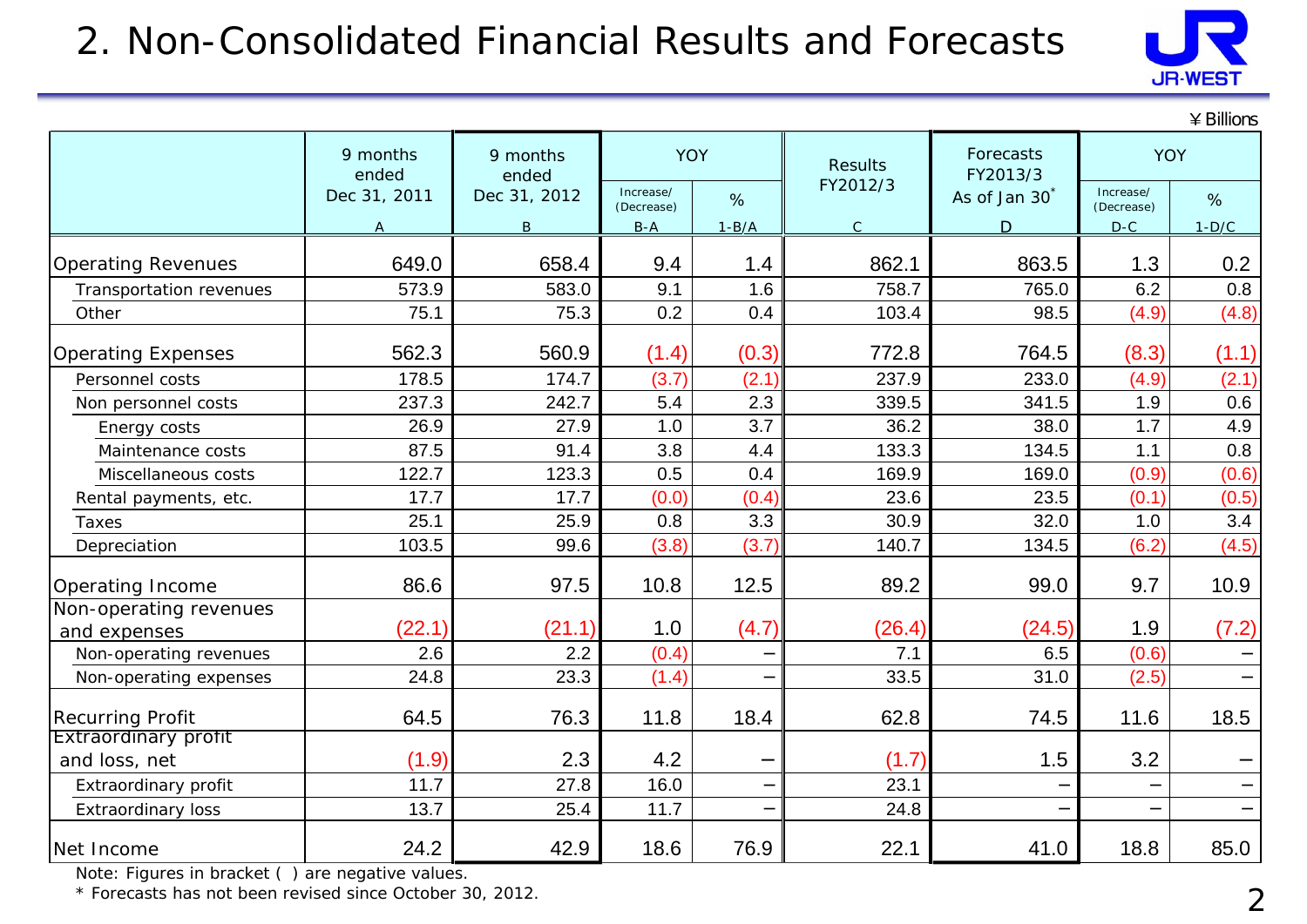3. Transportation Revenues and Passenger-Kilometers Results and Forecasts



| <b>Transportation Revenues</b> |          |                                                |                    |          |                             | Passenger-Kilometers                           |          |                              |                          |                                                                                            |          |                  |          |          |                         |
|--------------------------------|----------|------------------------------------------------|--------------------|----------|-----------------------------|------------------------------------------------|----------|------------------------------|--------------------------|--------------------------------------------------------------------------------------------|----------|------------------|----------|----------|-------------------------|
|                                |          |                                                |                    |          |                             | ¥ Billions<br>Millions of passenger-kilometers |          |                              |                          |                                                                                            |          |                  |          |          |                         |
|                                |          | Results for 9 months ended Dec 31<br>4/1 12/31 |                    |          | 3 months (3Q)<br>10/1 12/31 |                                                | FY2012/3 | FY2013/3<br>Forecasts<br>YOY |                          | $\overline{3}$ months (3Q)<br>Results for 9 months ended Dec 31<br>4/1 12/31<br>10/1 12/31 |          |                  |          |          |                         |
|                                | FY2012/3 | FY2013/3                                       | YOY                | FY2012/3 | FY2013/3                    | <b>YOY</b>                                     | Results  | As of<br>Jan 30*             |                          | FY2012/3                                                                                   | FY2013/3 | <b>YOY</b>       | FY2012/3 | FY2013/3 | <b>YOY</b>              |
| Total                          | 573.9    | 583.0                                          | 9.1<br>1.6%        | 196.7    | 198.0                       | 1.3<br>0.7%                                    | 758.7    | 765.0                        | 6.2<br>0.8%              | 41,173                                                                                     | 41,783   | 610<br>1.5%      | 13,975   | 14,042   | 67<br>0.5%              |
| Shinkansen                     | 267.4    | 272.4                                          | 4.9<br>1.9%        | 93.1     | 93.6                        | 0.5<br>0.5%                                    | 351.5    | 354.0                        | 2.4<br>0.7%              | 12,899                                                                                     | 13,151   | 251<br>2.0%      | 4,539    | 4,555    | 15<br>0.3%              |
| Commuter<br>Passes             | 6.7      | 6.8                                            | 0.0<br>1.4%        | 2.2      | 2.2                         | 0.0<br>1.7%                                    | 8.9      | $\overline{\phantom{0}}$     |                          | 546                                                                                        | 558      | 11<br>2.2%       | 178      | 181      | 3<br>1.9%               |
| Non-Commuter<br>Passes         | 260.6    | 265.5                                          | 4.8<br>1.9%        | 90.8     | 91.3                        | 0.4<br>0.5%                                    | 342.5    |                              |                          | 12,353                                                                                     | 12,592   | 239<br>1.9%      | 4,361    | 4,373    | 12<br>0.3%              |
| <b>Conventional Lines</b>      | 306.4    | 310.6                                          | 4.1<br>1.4%        | 103.6    | 104.4                       | 0.8<br>0.8%                                    | 407.2    | 410.9                        | $\overline{3.7}$<br>0.9% | 28,274                                                                                     | 28,632   | 358<br>1.3%      | 9,435    | 9,487    | $\overline{51}$<br>0.5% |
| Commuter<br>Passes             | 106.7    | 106.7                                          | (0.0)<br>$(0.0\%)$ | 35.3     | 35.3                        | (0.0)<br>(0.0%                                 | 140.4    | $\overline{\phantom{a}}$     |                          | 17,448                                                                                     | 17,451   | 3<br>0.0%        | 5,692    | 5,687    | (5)<br>$(0.1\%)$        |
| Non-Commuter<br>Passes         | 199.6    | 203.9                                          | 4.2<br>2.1%        | 68.2     | 69.1                        | 0.8<br>1.2%                                    | 266.7    |                              |                          | 10,825                                                                                     | 11,181   | 355<br>3.3%      | 3,743    | 3,799    | 56<br>1.5%              |
| Kyoto-Osaka-Kobe<br>Area       | 216.5    | 219.6                                          | 3.1<br>1.4%        | 73.0     | 73.7                        | 0.7<br>1.0%                                    | 287.3    | 290.3                        | 3.0<br>1.1%              | 21,425                                                                                     | 21,682   | 256<br>1.2%      | 7,142    | 7,182    | 39<br>0.6%              |
| Commuter<br>Passes             | 86.1     | 86.1                                           | (0.0)<br>$(0.0\%)$ | 28.5     | 28.5                        | 0.0<br>0.0%                                    | 113.4    | $\overline{\phantom{a}}$     |                          | 14,083                                                                                     | 14,090   | 6<br>0.0%        | 4,605    | 4,604    | (0)<br>$(0.0\%)$        |
| Non-Commuter<br>Passes         | 130.3    | 133.5                                          | 3.1<br>2.4%        | 44.5     | 45.2                        | 0.7<br>1.6%                                    | 173.8    |                              |                          | 7,341                                                                                      | 7,591    | 249<br>3.4%      | 2,537    | 2,578    | 40<br>1.6%              |
| <b>Other Lines</b>             | 89.9     | 91.0                                           | 1.0<br>1.2%        | 30.6     | 30.7                        | 0.0<br>0.3%                                    | 119.8    | 120.6                        | 0.7<br>0.6%              | 6,848                                                                                      | 6,950    | 102<br>1.5%      | 2,293    | 2,304    | 11<br>0.5%              |
| Commuter<br>Passes             | 20.6     | 20.6                                           | (0.0)<br>$(0.1\%)$ | 6.8      | 6.8                         | (0.0)<br>(0.2%                                 | 27.0     | $\overline{\phantom{a}}$     |                          | 3,364                                                                                      | 3,361    | (3)<br>$(0.1\%)$ | 1,087    | 1,083    | (4)<br>$(0.4\%)$        |
| Non-Commuter<br>Passes         | 69.2     | 70.3                                           | 1.0<br>1.5%        | 23.7     | 23.8                        | 0.1<br>0.5%                                    | 92.8     | $\overline{\phantom{a}}$     |                          | 3,483                                                                                      | 3,589    | 105<br>3.0%      | 1,205    | 1,221    | 16<br>1.4%              |

Note: Figures in bracket ( ) are negative values.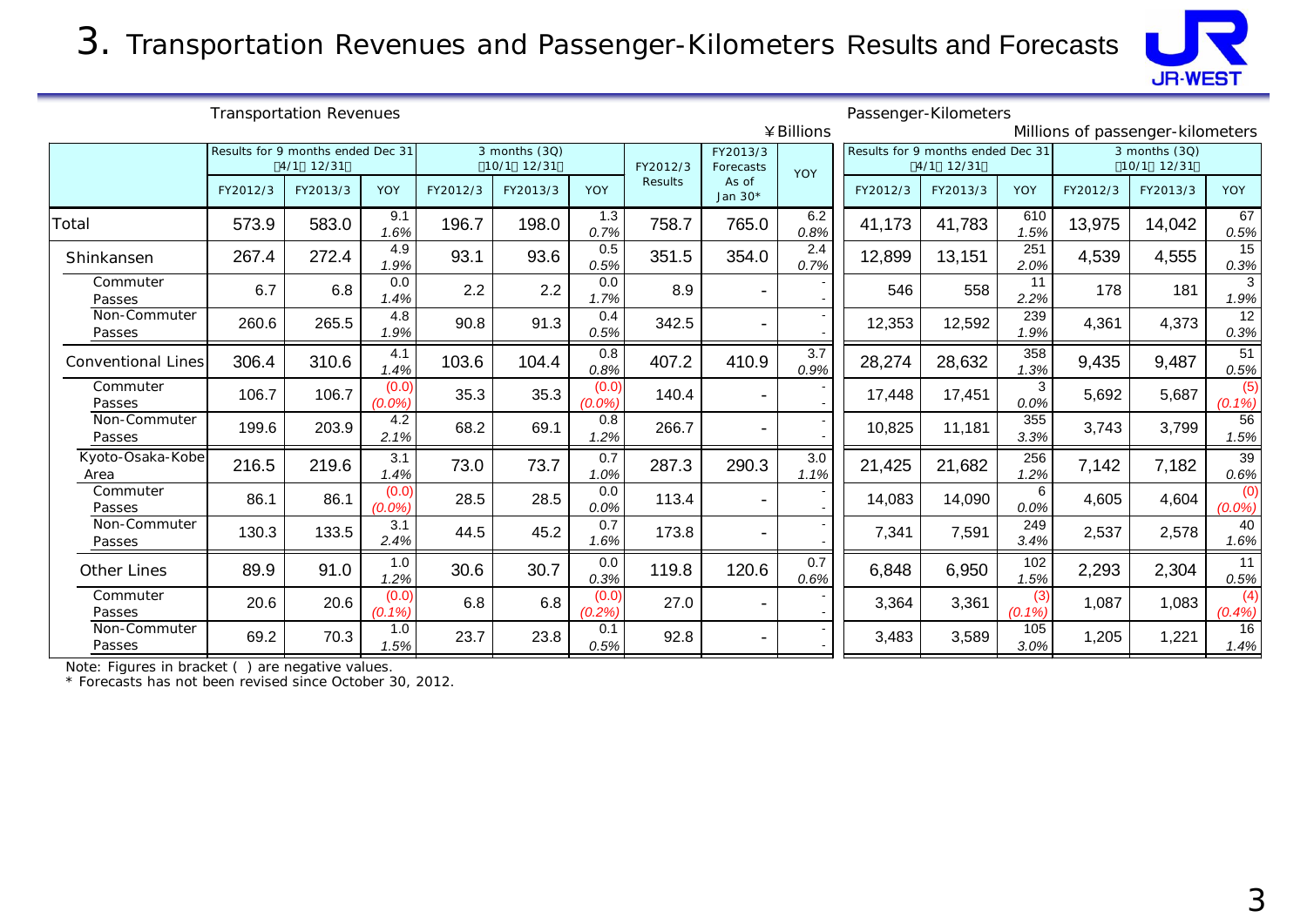## 4. Consolidated Financial Results and Forecasts



 $\angle$  Rillions

|                                        | 9 months<br>9 months<br>ended |                            | <b>YOY</b>                       |                 | <b>Results</b>          | Forecasts                                  | <b>YOY</b>                       |              |
|----------------------------------------|-------------------------------|----------------------------|----------------------------------|-----------------|-------------------------|--------------------------------------------|----------------------------------|--------------|
|                                        | Dec 31, 2011<br>A             | ended<br>Dec 31, 2012<br>B | Increase/<br>(Decrease)<br>$B-A$ | $\%$<br>$1-B/A$ | FY2012/3<br>$\mathsf C$ | FY2013/3<br>As of Jan 30 <sup>*</sup><br>D | Increase/<br>(Decrease)<br>$D-C$ | %<br>$1-D/C$ |
| <b>Operating Revenues</b>              | 960.1                         | 971.0                      | 10.8                             | 1.1             | 1,287.6                 | 1,289.0                                    | 1.3                              | 0.1          |
| <b>Operating Expenses</b>              | 859.9                         | 855.2                      | (4.6)                            | (0.5)           | 1,177.8                 | 1,168.0                                    | (9.8)                            | (0.8)        |
| Operating Income                       | 100.2                         | 115.7                      | 15.5                             | 15.5            | 109.7                   | 121.0                                      | 11.2                             | 10.2         |
| Non-operating revenues<br>and expenses | (23.1)                        | (20.7)                     | 2.3                              | (10.2)          | (27.3)                  | (25.0)                                     | 2.3                              | (8.6)        |
| Non-operating revenues                 | 3.3                           | 2.8                        | (0.4)                            |                 | 7.9                     | 7.0                                        | (0.9)                            |              |
| Non-operating expenses                 | 26.4                          | 23.6                       | (2.7)                            |                 | 35.2                    | 32.0                                       | (3.2)                            |              |
| <b>Recurring Profit</b>                | 77.0                          | 94.9                       | 17.8                             | 23.2            | 82.4                    | 96.0                                       | 13.5                             | 16.4         |
| Extraordinary profit and<br>loss, net  | (1.3)                         | (1.1)                      | 0.1                              |                 | (2.2)                   | (3.0)                                      | (0.7)                            |              |
| Extraordinary profit                   | 15.0                          | 28.8                       | 13.7                             |                 | 27.6                    |                                            | $-$                              |              |
| <b>Extraordinary loss</b>              | 16.3                          | 30.0                       | 13.6                             |                 | 29.8                    |                                            | $\overline{\phantom{a}}$         |              |
| Net Income                             | 30.0                          | 58.3                       | 28.2                             | 94.1            | 29.4                    | 56.0                                       | 26.5                             | 89.9         |
| Comprehensive Income                   | 28.1                          | 50.6                       | 22.4                             | 79.7            | 27.6                    |                                            |                                  |              |

Note: Figures in bracket ( ) are negative values.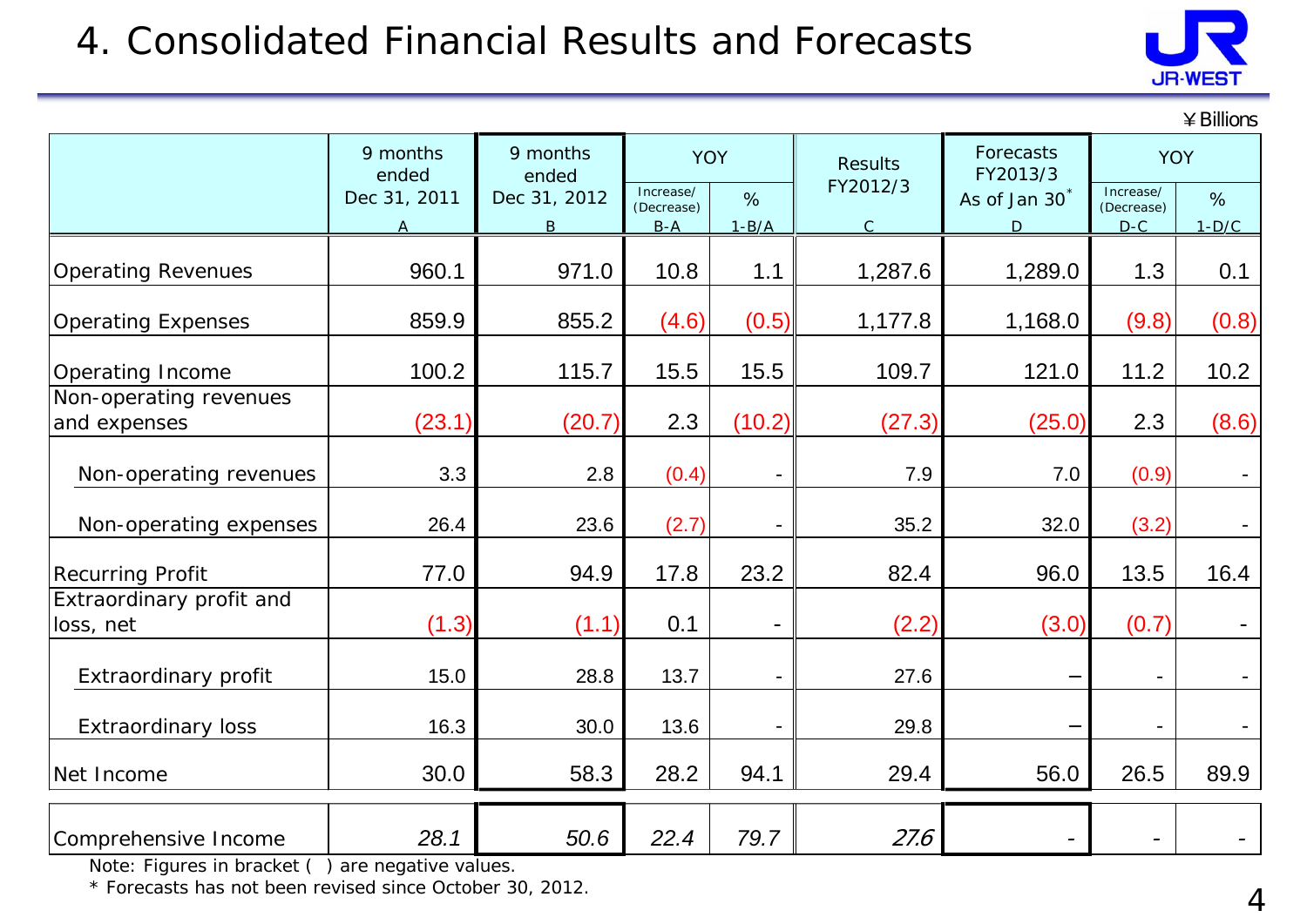

 $Y$  Rillions

|                                  |                   |                   |                         |         |                |                            |                         | + ошил         |
|----------------------------------|-------------------|-------------------|-------------------------|---------|----------------|----------------------------|-------------------------|----------------|
|                                  | 9 months<br>ended | 9 months<br>ended | <b>YOY</b>              |         | <b>Results</b> | Forecasts<br>FY2013/3      | <b>YOY</b>              |                |
|                                  | Dec 31, 2011      | Dec 31, 2012      | Increase/<br>(Decrease) | %       | FY2012/3       | As of Jan 30 <sup>*1</sup> | Increase/<br>(Decrease) | %              |
|                                  | A                 | B                 | $B-A$                   | $1-B/A$ | $\mathsf{C}$   | D                          | $D-C$                   | $1-D/C$        |
| Operating Revenues*2             | 960.1             | 971.0             | 10.8                    | 1.1     | 1,287.6        | 1,289.0                    | 1.3                     | 0.1            |
| Transportation                   | 631.8             | 640.7             | 8.9                     | 1.4     | 839.0          | 840.4                      | 1.3                     | 0.2            |
| Retail                           | 175.5             | 176.4             | 0.9                     | 0.5     | 233.5          | 235.8                      | 2.2                     | 1.0            |
| Sales of goods and food services | 101.0             | 101.5             | 0.5                     | 0.5     | 133.4          | 133.7                      | 0.2                     | 0.2            |
| <b>Department Stores</b>         | 70.6              | 69.9              | (0.6)                   | (0.9)   | 94.9           | 97.6                       | 2.6                     | 2.8            |
| Real estate                      | 67.1              | 65.6              | (1.4)                   | (2.2)   | 93.5           | 89.5                       | (4.0)                   | (4.4)          |
| Shopping center                  | 41.0              | 41.5              | 0.5                     | 1.3     | 54.3           | 54.3                       | (0.0)                   | (0.1)          |
| Real estate lease and sale*4     | 24.9              | 22.9              | (1.9)                   | (7.8)   | 37.6           | 33.7                       | (3.9)                   | (10.5)         |
|                                  | 4.8               | 2.4               |                         |         | 10.7           | 6.5                        |                         |                |
| Other businesses                 | 85.6              | 88.1              | 2.4                     | 2.9     | 121.4          | 123.3                      | 1.8                     | 1.5            |
| Hotel                            | 24.2              | 24.9              | 0.7                     | 3.1     | 32.1           | 32.9                       | 0.7                     | 2.4            |
| Nippon Travel Agency             | 25.9              | 27.6              | 1.7                     | 6.6     | 37.2           | 38.8                       | 1.5                     | 4.2            |
| Operating Income*3               | 100.2             | 115.7             | 15.5                    | 15.5    | 109.7          | 121.0                      | 11.2                    | 10.2           |
| Transportation                   | 77.1              | 88.1              | 11.0                    | 14.3    | 76.7           | 86.5                       | 9.7                     | 12.7           |
| Retail                           | (1.6)             | (0.4)             | 1.2                     |         | (2.9)          | (1.6)                      | 1.3                     |                |
| Sales of goods and food services | 3.1               | 3.0               | (0.1)                   | (5.4)   | 3.1            |                            |                         |                |
| Department stores                | (5.0)             | (3.7)             | 1.3                     |         | (6.3)          |                            |                         |                |
| Real estate                      | 19.4              | 21.0              | 1.5                     | 7.9     | 25.9           | 26.2                       | 0.2                     | 0.8            |
| Shopping center                  | 6.3               | 7.0               | 0.7                     | 11.3    | 8.2            |                            |                         |                |
| Real estate lease and sale       | 5.6               | 5.5               | (0.1)                   | (2.2)   | 6.3            |                            |                         |                |
| Other businesses                 | 4.4               | 5.9               | 1.4                     | 33.2    | 10.3           | 10.2                       | (0.1)                   | (1.7)          |
| Hotel                            | 1.4               | 1.9               | 0.4                     | 33.1    | 1.6            |                            |                         |                |
| Nippon Travel Agency             | (1.2)             | (0.1)             | 1.0                     |         | 0.3            |                            |                         | $\blacksquare$ |

Note: Figures in bracket ( ) are negative values.

\*1 Forecasts has not been revised since October 30, 2012.

\*2 Operating revenues are the revenues from third parties ( = customers). The breakdowns of operating revenues by each segment are the sums of revenues of major subsidiaries.

\*3 The breakdowns of operating income by each segment are the sums of incomes of major subsidiaries before eliminating internal transactions.

\*4 Figures in bracket are the sales of condominiums. (Included in Real estate lease and sale)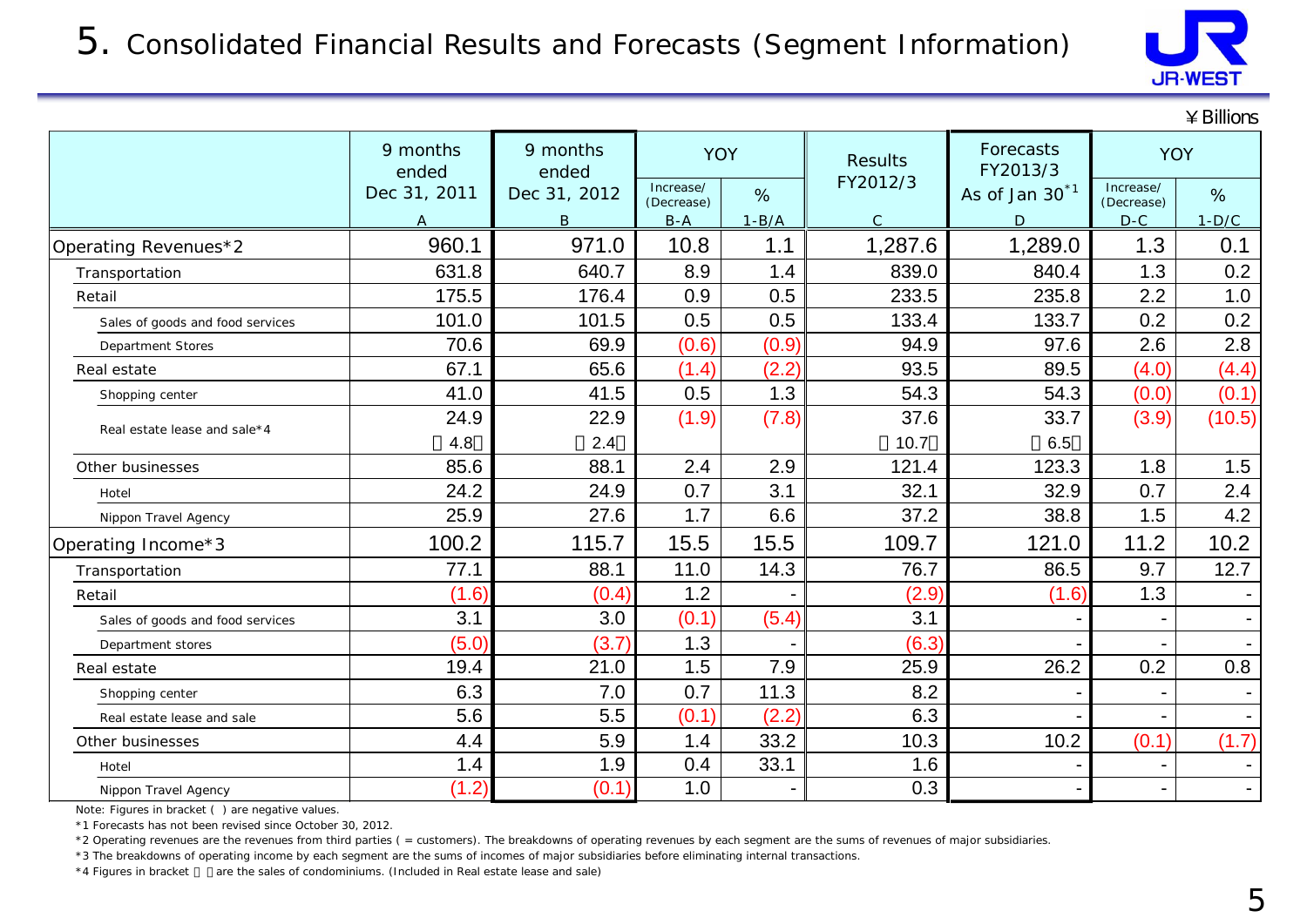### 6. Consolidated Financial Situation



|                                                                                       |                                         |                            | ¥ Billions                                            |
|---------------------------------------------------------------------------------------|-----------------------------------------|----------------------------|-------------------------------------------------------|
|                                                                                       | As of March 31,<br>2012<br>$\mathsf{A}$ | As of Dec 31,<br>2012<br>B | <b>Difference</b><br>increase/<br>(decrease)<br>$B-A$ |
| Assets                                                                                | 2,642.9                                 | 2,579.0                    | (63.9)                                                |
| Liabilities                                                                           | 1,909.4                                 | 1,815.2                    | (94.2)                                                |
| Net assets                                                                            | 733.5                                   | 763.7                      | 30.2                                                  |
| Balance of Long-term Debt and<br>Payables at the end of FY<br>Average interest rate % | 1,068.8<br>2.86                         | 1,000.7<br>2.93            | (68.1)<br>0.07                                        |
| Shinkansen Purchase Liability                                                         | 284.5                                   | 268.4                      | (16.0)                                                |
| Average interest rate %                                                               | 5.56                                    | 5.60                       | 0.04                                                  |
| <b>Bonds</b>                                                                          | 454.9                                   | 439.9                      | (14.9)                                                |
| Average interest rate %                                                               | 2.07                                    | 2.14                       | 0.07                                                  |
| Equity ratio $(\%)$                                                                   | 26.6                                    | 28.8                       | 2.2                                                   |
| Net assets per share $(*)$                                                            | 3,632.41                                | 3,830.90                   | 198.49                                                |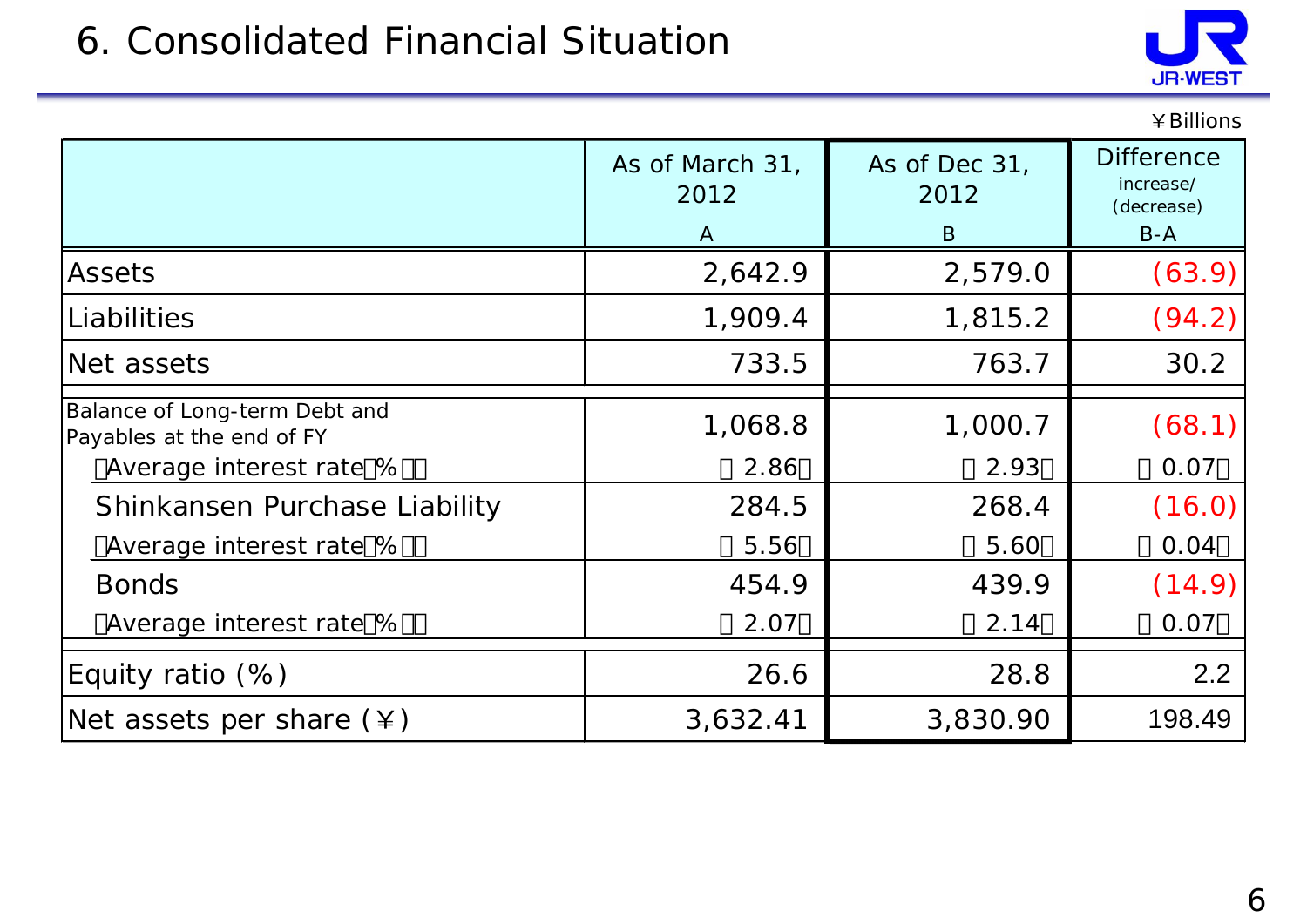

Persons, Billions

|                                                     | 9 months ended<br>Dec 31, 2011 | 9 months ended<br>Dec 31, 2012 | <b>Results</b><br>FY2012/3 | Forecasts<br>FY2013/3<br>As of Jan $30^{2}$ |
|-----------------------------------------------------|--------------------------------|--------------------------------|----------------------------|---------------------------------------------|
| ROA (%, Consolidated)                               | 3.8                            | 4.4                            | 4.1                        | 4.6                                         |
| ROE (%, Consolidated)                               | 4.3                            | 8.1                            | 4.2                        | 7.8                                         |
| <b>EBITDA</b> Consolidated *1                       | 224.9                          | 234.9                          | 279.1                      | 282.5                                       |
| Depreciation (Consolidated)                         | 124.6                          | 119.1                          | 169.3                      | 161.5                                       |
| Capital Expenditure<br>(Consolidated, own fund)     | 123.2                          | 83.1                           | 195.4                      | 157.0                                       |
| Capital Expenditure<br>(Non-consolidated, own fund) | 85.1                           | 64.3                           | 150.8                      | 127.0                                       |
| Safety related capital expenditure                  | 55.6                           | 33.3                           | 97.7                       | 69.0                                        |
| Dividends per share $(\yen)$                        | 40                             | 55                             | 90                         | 110                                         |

|                                       | 9 months ended<br>Dec 31, 2011 |        |        | 9 months ended<br>Dec 31, 2012                                                                      |        | <b>Results</b><br>FY2012/3 | <b>Forecasts</b><br>FY2013/3<br>As of Jan $30^{2}$ |        |
|---------------------------------------|--------------------------------|--------|--------|-----------------------------------------------------------------------------------------------------|--------|----------------------------|----------------------------------------------------|--------|
|                                       |                                |        |        | Consolidated   Non-Consolidated   Consolidated   Non-Consolidated   Consolidated   Non-Consolidated |        |                            | Consolidated   Non-Consolidated                    |        |
| No. of employees at the end of period | 45,734                         | 26,849 | 45,569 | 26,943                                                                                              | 45,402 | 26,778                     |                                                    |        |
| Financial Expenses, net               | (24.4)                         | (23.4) | (22.7) | (21.8)                                                                                              | (32.4) | (31.2)                     | (30.2)                                             | (29.0) |
| Interest and dividend income          | 0.3                            | 1.1    | 0.3    |                                                                                                     | 0.4    | 1.4                        | 0.4                                                | 1.3    |
| Interest expenses                     | 24.8                           | 24.6   | 23.1   | 22.9                                                                                                | 32.9   | 32.6                       | 30.7                                               | 30.4   |

Note: Figures in bracket ( ) are negative values.

\*1 EBITDA = Operating Income Depreciation